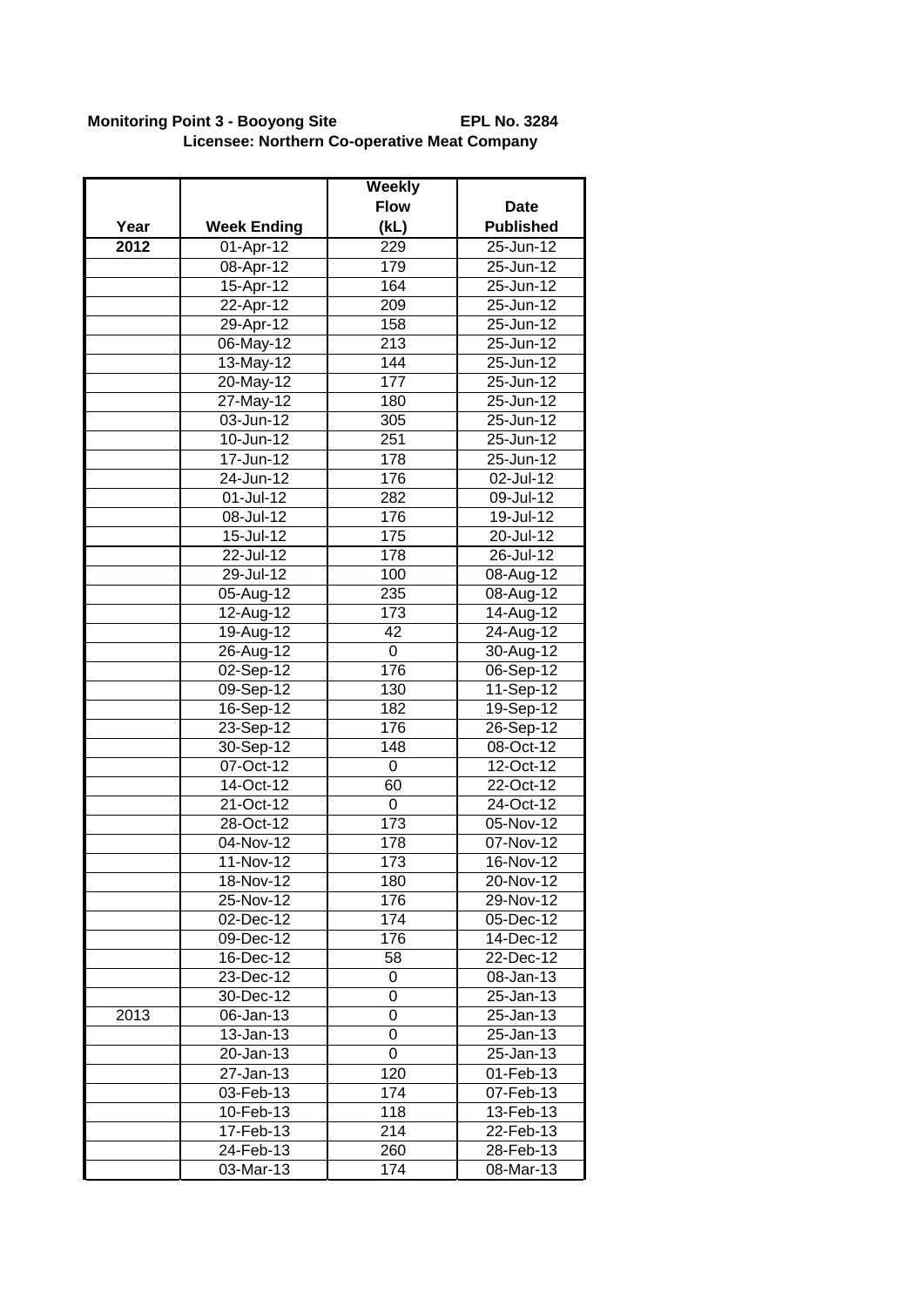|      | 10-Mar-13               | 290            | 15-Mar-13               |
|------|-------------------------|----------------|-------------------------|
|      | 17-Mar-13               | 176            | 22-Mar-13               |
|      | 24-Mar-13               | 0              | 05-Apr-13               |
|      | 31-Mar-13               | 0              | 05-Apr-13               |
|      | 07-Apr-13               | $\mathbf 0$    | 12-Apr-13               |
|      | 14-Apr-13               | 0              | $\overline{0}$ 1-May-13 |
|      | 21-Apr-13               | 184            | $\overline{0}$ 1-May-13 |
|      | 28-Apr-13               | 180            | $\overline{0}$ 1-May-13 |
|      | $\overline{0}$ 5-May-13 | 180            | $10$ -May-13            |
|      | 12-May-13               | 180            | $\overline{17}$ -May-13 |
|      | 19-May-13               | 174            | 31-May-13               |
|      | 26-May-13               | 168            | 31-May-13               |
|      | $\overline{02}$ -Jun-13 | 58             | 11-Jun-13               |
|      | 09-Jun-13               | 0              | 14-Jun-13               |
|      | 16-Jun-13               | $\overline{0}$ | 21-Jun-13               |
|      | 23-Jun-13               | 58             | 28-Jun-13               |
|      | 30-Jun-13               | 172            | 23-Jul-13               |
|      | 07-Jul-13               | 200            | 23-Jul-13               |
|      | 14-Jul-13               | 114            | 23-Jul-13               |
|      | 21-Jul-13               | 0              | 30-Jul-13               |
|      | 28-Jul-13               | $\mathbf 0$    | $02-Aug-13$             |
|      | 04-Aug-13               | 0              | 12-Aug-13               |
|      | 11-Aug-13               | $\mathbf 0$    | 14-Aug-13               |
|      | 18-Aug-13               | 182            | 23-Aug-13               |
|      | 25-Aug-13               | 178            | 30-Aug-13               |
|      | 01-Sep-13               | 178            | 05-Sep-13               |
|      | 08-Sep-13               | 166            | 13-Sep-13               |
|      | 15-Sep-13               | 0              | 20-Sep-13               |
|      | 22-Sep-13               | $\mathbf 0$    | $27 -$ Sep-13           |
|      | 29-Sep-13               | $\mathbf 0$    | 04-Oct-13               |
|      | 06-Oct-13               | 0              | 11-Oct-13               |
|      | 13-Oct-13               | 177            | 18-Oct-13               |
|      | 20-Oct-13               | 178            | $29$ -Oct-13            |
|      | 27-Oct-13               | 172            | $07-Nov-13$             |
|      | 03-Nov-13               | 172            | $\overline{07}$ -Nov-13 |
|      | 10-Nov-13               | 30             | 14-Nov-13               |
|      | 17-Nov-13               | 0              | 22-Nov-13               |
|      | 24-Nov-13               | 0              | 27-Nov-13               |
|      | 01-Dec-13               | 0              | 30-Jan-14               |
|      | 08-Dec-13               | 0              | 30-Jan-14               |
|      | 15-Dec-13               | 172            | 30-Jan-14               |
|      | 22-Dec-13               | 231            | 30-Jan-14               |
|      | $29$ -Dec-13            | 0              | 30-Jan-14               |
| 2014 | 05-Jan-14               | 0              | 30-Jan-14               |
|      | 12-Jan-14               | 0              | 30-Jan-14               |
|      | 19-Jan-14               | 192            | 30-Jan-14               |
|      | 26-Jan-14               | 179            | 30-Jan-14               |
|      | 02-Feb-14               | 180            | 06-Feb-14               |
|      | 09-Feb-14               | 176            | $18$ -Feb-14            |
|      | 16-Feb-14               | 176            | 18-Feb-14               |
|      | 23-Feb-14               | 184            | 11-Mar-14               |
|      | 02-Mar-14               | 172            | 11-Mar-14               |
|      | 09-Mar-14               | 174            | 24-Mar-14               |
|      | 16-Mar-14               | 178            | 24-Mar-14               |
|      | 23-Mar-14               | 0              | 11-Apr-14               |
|      | 30-Mar-14               | 60             | 11-Apr-14               |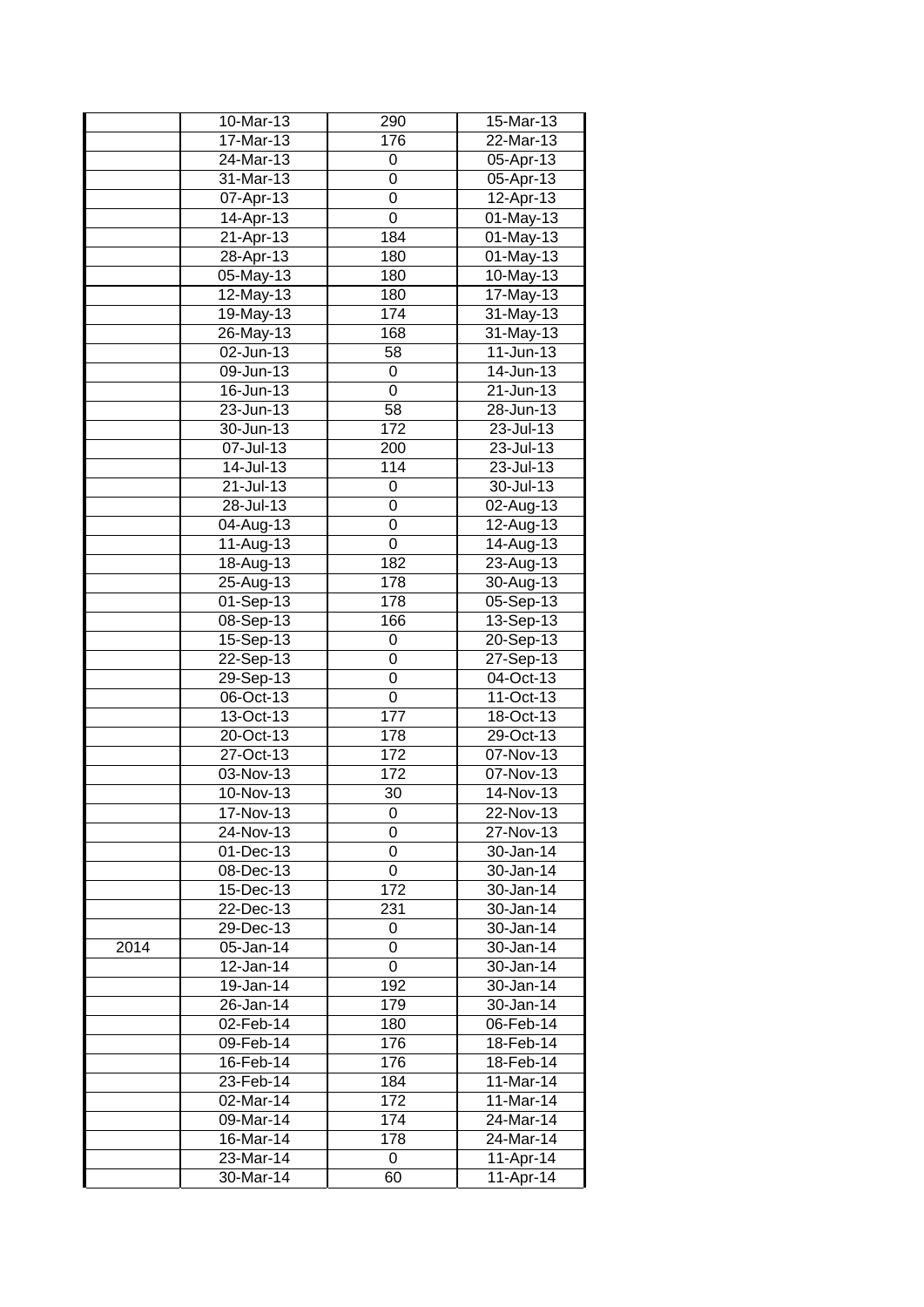|      | $06 - Apr-14$               | 178              | $16$ -Apr-14               |
|------|-----------------------------|------------------|----------------------------|
|      | $13-Apr-14$                 | 169              | 16-Apr-14                  |
|      | 20-Apr-14                   | 288              | 30-Apr-14                  |
|      | 27-Apr-14                   | 114              | 07-May-14                  |
|      | 04-May-14                   | 114              | $15-May-14$                |
|      | 11-May-14                   | 58               | 15-May-14                  |
|      | $\overline{18}$ -May-14     | 176              | $22$ -May-14               |
|      | $25$ -May-14                | 174              | 06-Jun-14                  |
|      | 01-Jun-14                   | 114              | 12-Jun-14                  |
|      | 08-Jun-14                   | 168              | 12-Jun-14                  |
|      | 15-Jun-14                   | 114              | 23-Jun-14                  |
|      | 22-Jun-14                   | 204              | 27-Jun-14                  |
|      | 29-Jun-14                   | 170              | 10-Jul-14                  |
|      | 06-Jul-14                   | 192              | $22$ -Jul- $\overline{14}$ |
|      | $13 -$ Jul- $\overline{14}$ | 140              | $22$ -Jul- $\overline{14}$ |
|      | 20-Jul-14                   | 230              | $22$ -Jul- $\overline{14}$ |
|      | 27-Jul-14                   | 108              | 05-Aug-14                  |
|      | 03-Aug-14                   | 84               | 07-Aug-14                  |
|      | $10-Aug-14$                 | $\mathbf 0$      | $15$ -Aug-14               |
|      | 17-Aug-14                   | 30               | 28-Aug-14                  |
|      | 24-Aug-14                   | $\overline{118}$ | $28-Aug-14$                |
|      | 31-Aug-14                   | 226              | $04-Sep-14$                |
|      | 07-Sep-14                   | 86               | 12-Sep-14                  |
|      | 14-Sep-14                   | 216              | 30-Sep-14                  |
|      | 21-Sep-14                   | 186              | $30-$ Sep-14               |
|      | 28-Sep-14                   | 290              | 30-Sep-14                  |
|      | 05-Oct-14                   | 178              | 10-Oct-14                  |
|      | 12-Oct-14                   | 140              | 21-Oct-14                  |
|      | 19-Oct-14                   | 118              | 21-Oct-14                  |
|      | 26-Oct-14                   | 238              | 04-Nov-14                  |
|      | 02-Nov-14                   | 174              | 20-Nov-14                  |
|      | 09-Nov-14                   | 230              | 20-Nov-14                  |
|      | 16-Nov-14                   | 114              | 20-Nov-14                  |
|      | 23-Nov-14                   | 232              | 02-Dec-14                  |
|      | $30$ -Nov-14                | 234              | 04-Dec-14                  |
|      | 07-Dec-14                   | 208              | 17-Dec-14                  |
|      | 14-Dec-14                   | 234              | 19-Dec-14                  |
|      | 21-Dec-14                   | 240              | 30-Dec-14                  |
|      | 28-Dec-14                   | 60               | 12-Jan-15                  |
| 2015 | 04-Jan-15                   | 122              | $\overline{1}$ 2-Jan-15    |
|      | 11-Jan-15                   | 0                | 12-Jan-15                  |
|      | 18-Jan-15                   | 30               | 03-Feb-15                  |
|      | 25-Jan-15                   | 146              | 03-Feb-15                  |
|      | 01-Feb-15                   | 200              | 03-Feb-15                  |
|      | 08-Feb-15                   | 120              | 25-Feb-15                  |
|      | 15-Feb-15                   | 228              | 25-Feb-15                  |
|      | 22-Feb-15                   | 118.5            | 25-Feb-15                  |
|      | 01-Mar-15                   | 235              | 27-Mar-15                  |
|      | 08-Mar-15                   | 150              | 27-Mar-15                  |
|      | $15$ -Mar-15                | 58               | $27-Mar-15$                |
|      | 22-Mar-15                   | 240              | 27-Mar-15                  |
|      | 29-Mar-15                   | 120              | 30-Apr-15                  |
|      | 05-Apr-15                   | 204              | $30 - Apr - 15$            |
|      | 12-Apr-15                   | 176              | $30 -$ Apr-15              |
|      | 19-Apr-15                   | 219              | 30-Apr-15                  |
|      | 26-Apr-15                   | 176              | 30-Apr-15                  |
|      |                             |                  |                            |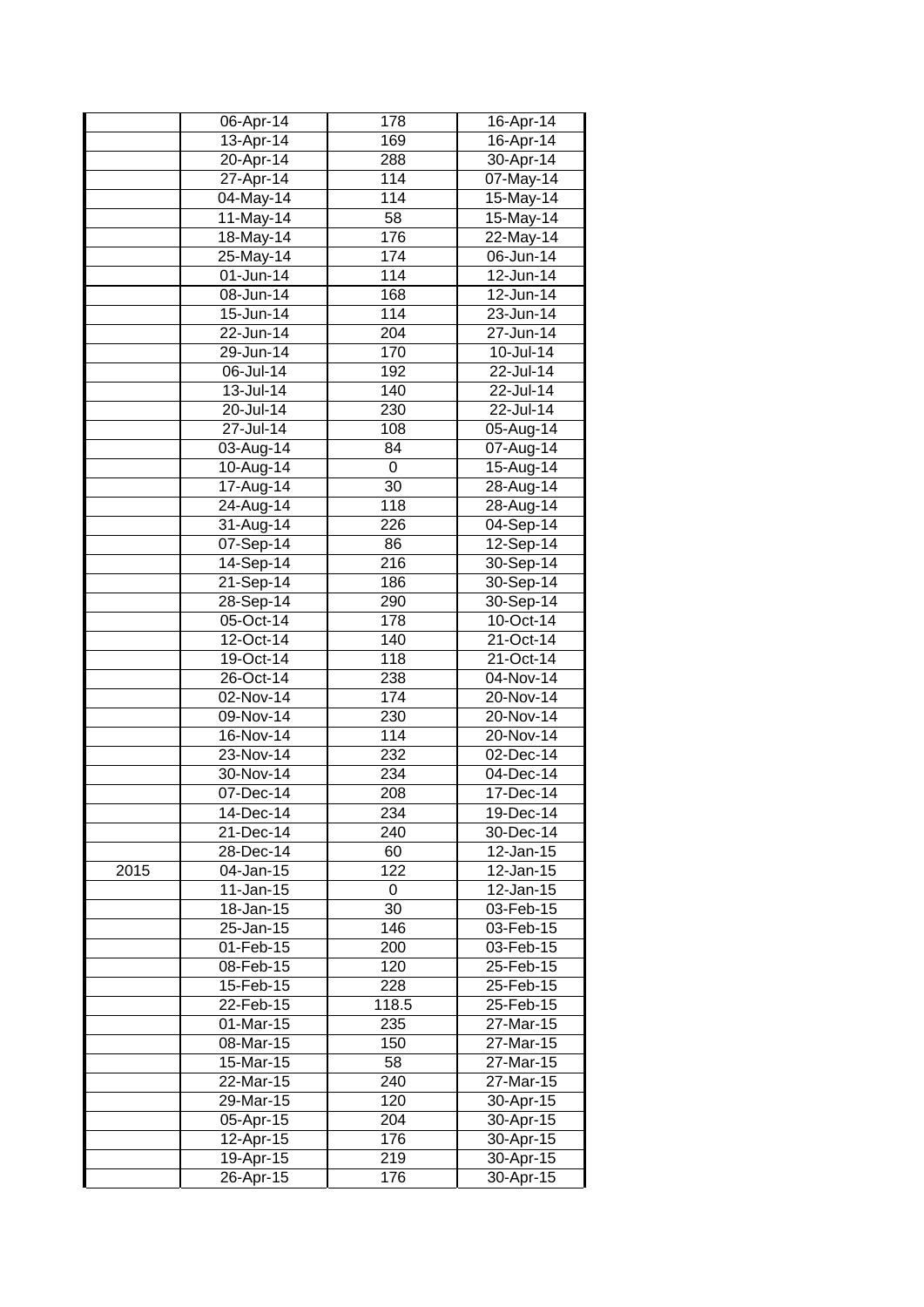|      | 03-May-15                  | 276         | 28-May-15     |
|------|----------------------------|-------------|---------------|
|      | 10-May-15                  | 118         | $28$ -May-15  |
|      | $17-May-15$                | 202         | 28-May-15     |
|      | 24-May-15                  | 86          | 28-May-15     |
|      | 31-May-15                  | 212         | 26-Jun-15     |
|      | 07-Jun-15                  | 84          | 26-Jun-15     |
|      | $14$ -Jun- $\overline{15}$ | 0           | 26-Jun-15     |
|      | 21-Jun-15                  | 0           | 26-Jun-15     |
|      | 28-Jun-15                  | 0           | 30-Jul-15     |
|      | 05-Jul-15                  | 52          | 30-Jul-15     |
|      | 12-Jul-15                  | 238         | 30-Jul-15     |
|      | 19-Jul-15                  | 218         | 30-Jul-15     |
|      | 26-Jul-15                  | 218         | 30-Jul-15     |
|      | 02-Aug-15                  | $\mathbf 0$ | 27-Aug-15     |
|      | $\overline{0}9$ -Aug-15    | 58          | $27 - Aug-15$ |
|      | 16-Aug-15                  | 88          | 27-Aug-15     |
|      | 23-Aug-15                  | 114         | 27-Aug-15     |
|      | $30 - Aug-15$              | 0           | 30-Sep-15     |
|      | 06-Sep-15                  | 176         | 30-Sep-15     |
|      | 13-Sep-15                  | 156         | 30-Sep-15     |
|      | 20-Sep-15                  | 200         | 30-Sep-15     |
|      | 27-Sep-15                  | 56          | 30-Sep-15     |
|      | 04-Oct-15                  | 92          | 29-Oct-15     |
|      | 11-Oct-15                  | 0           | 29-Oct-15     |
|      | 18-Oct-15                  | 0           | 29-Oct-15     |
|      | 25-Oct-15                  | $\mathbf 0$ | 29-Oct-15     |
|      | 01-Nov-15                  | 238         | 05-Dec-15     |
|      | 08-Nov-15                  | 258         | 05-Dec-15     |
|      | 15-Nov-15                  | 208         | 05-Dec-15     |
|      | 22-Nov-15                  | 228         | 05-Dec-15     |
|      | 29-Nov-15                  | 236         | 05-Dec-15     |
|      | 06-Dec-15                  | 182         | 09-Dec-15     |
|      | 13-Dec-15                  | 234         | 13-Jan-16     |
|      | 20-Dec-15                  | 134         | 13-Jan-16     |
|      | 27-Dec-15                  | 200         | 13-Jan-16     |
| 2016 | 03-Jan-16                  | 178         | 13-Jan-16     |
|      | $10 - Jan-16$              | 180         | 13-Jan-16     |
|      | 17-Jan-16                  | 30          | 18-Feb-16     |
|      | 24-Jan-16                  | 180         | 18-Feb-16     |
|      | 31-Jan-16                  | 234         | 18-Feb-16     |
|      | 07-Feb-16                  | 226         | 18-Feb-16     |
|      | 14-Feb-16                  | 268         | $18$ -Feb-16  |
|      | 21-Feb-16                  | 180         | 15-Mar-16     |
|      | 28-Feb-16                  | 178         | 15-Mar-16     |
|      | 06-Mar-16                  | 302         | 15-Mar-16     |
|      | 13-Mar-16                  | 206         | 15-Mar-16     |
|      | 20-Mar-16                  | 242         | $14$ -Apr-16  |
|      | 27-Mar-16                  | 180         | 14-Apr-16     |
|      | 03-Apr-16                  | 176         | 14-Apr-16     |
|      | 10-Apr-16                  | 202         | 14-Apr-16     |
|      | 17-Apr-16                  | 180         | 12-May-16     |
|      | 24-Apr-16                  | 212         | 12-May-16     |
|      | 01-May-16                  | 0           | 12-May-16     |
|      | 08-May-16                  | 242         | 12-May-16     |
|      | 15-May-16                  | 212         | 15-Jun-16     |
|      | 22-May-16                  | 146         | 15-Jun-16     |
|      |                            |             |               |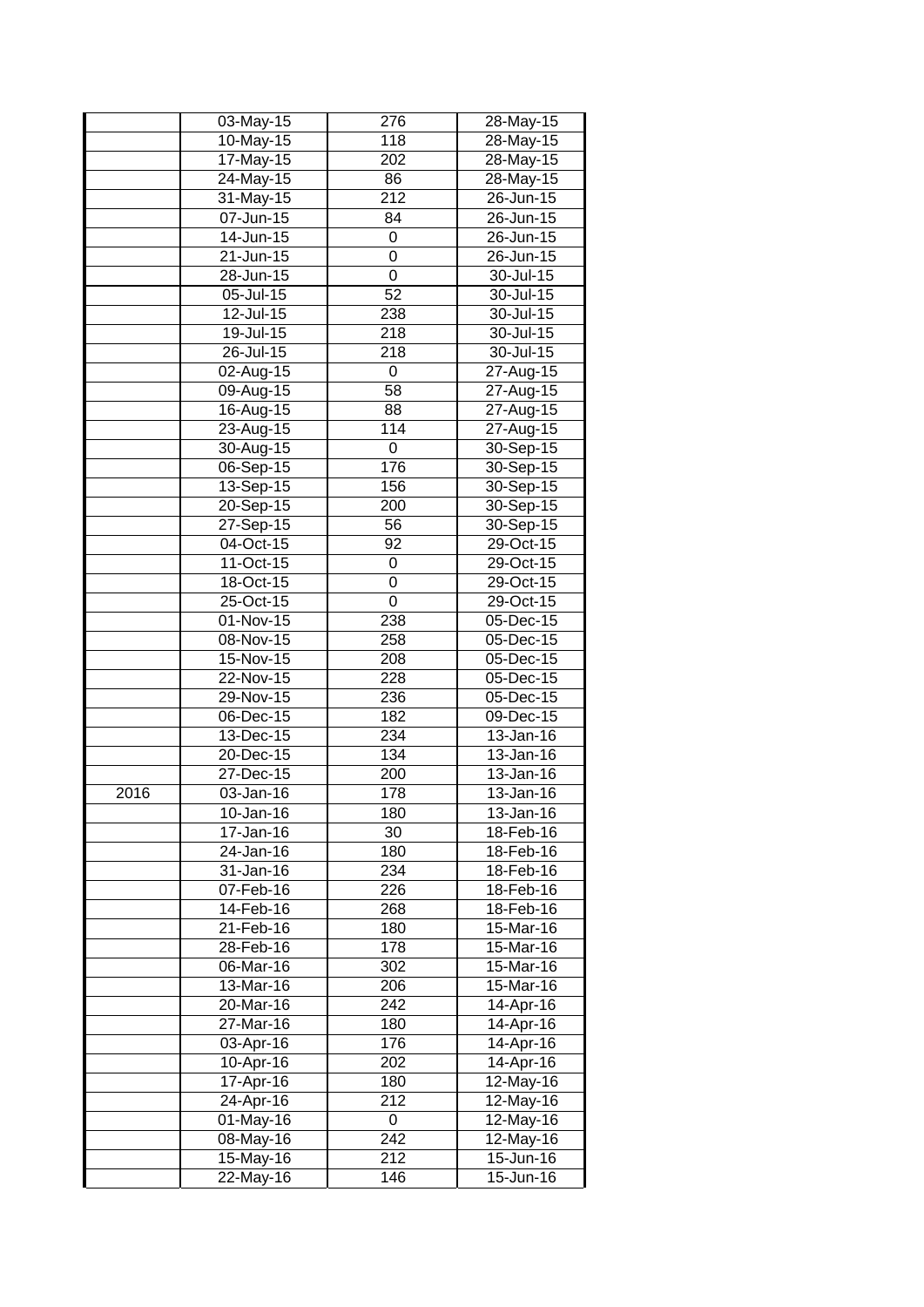|      | 29-May-16               | 212 | 15-Jun-16     |
|------|-------------------------|-----|---------------|
|      | 05-Jun-16               | 238 | 15-Jun-16     |
|      | 12-Jun-16               | 270 | 07-Jul-16     |
|      | 19-Jun-16               | 206 | 07-Jul-16     |
|      | 26-Jun-16               | 210 | 07-Jul-16     |
|      | 03-Jul-16               | 338 | 07-Jul-16     |
|      | 10-Jul-16               | 280 | 08-Aug-16     |
|      | 17-Jul-16               | 262 | 08-Aug-16     |
|      | 24-Jul-16               | 270 | $08 - Aug-16$ |
|      | 31-Jul-16               | 234 | 08-Aug-16     |
|      | 07-Aug-16               | 262 | 14-Sep-16     |
|      | 14-Aug-16               | 230 | 14-Sep-16     |
|      | 21-Aug-16               | 182 | $14-Sep-16$   |
|      | 28-Aug-16               | 290 | $14-$ Sep-16  |
|      | 04-Sep-16               | 240 | 16-Mar-17     |
|      | $11-Sep-16$             | 252 | $16$ -Mar-17  |
|      | 18-Sep-16               | 299 | $16$ -Mar-17  |
|      | 25-Sep-16               | 60  | 16-Mar-17     |
|      | 02-Oct-16               | 178 | 16-Mar-17     |
|      | 09-Oct-16               | 253 | 16-Mar-17     |
|      | 16-Oct-16               | 256 | 16-Mar-17     |
|      | 23-Oct-16               | 82  | 16-Mar-17     |
|      | 30-Oct-16               | 219 | 16-Mar-17     |
|      | 06-Nov-16               | 157 | 16-Mar-17     |
|      | 13-Nov-16               | 278 | 16-Mar-17     |
|      | 20-Nov-16               | 469 | 16-Mar-17     |
|      | 27-Nov-16               | 265 | 16-Mar-17     |
|      | 04-Dec-16               | 320 | 16-Mar-17     |
|      | 11-Dec-16               | 318 | 16-Mar-17     |
|      | 18-Dec-16               | 367 | $16$ -Mar-17  |
|      | 25-Dec-16               | 261 | 16-Mar-17     |
| 2017 | 01-Jan-17               | 184 | 16-Mar-17     |
|      | 08-Jan-17               | 262 | 16-Mar-17     |
|      | 15-Jan-17               | 436 | 16-Mar-17     |
|      | 22-Jan-17               | 573 | 16-Mar-17     |
|      | 29-Jan-17               | 252 | 16-Mar-17     |
|      | 05-Feb-17               | 672 | 16-Mar-17     |
|      | 12-Feb-17               | 420 | 16-Mar-17     |
|      | 19-Feb-17               | 886 | 16-Mar-17     |
|      | 26-Feb-17               | 972 | 16-Mar-17     |
|      | 05-Mar-17               | 0   | 16-Mar-17     |
|      | 12-Mar-17               | 413 | 16-Mar-17     |
|      | 19-Mar-17               | 151 | $07$ -Apr-17  |
|      | 26-Mar-17               | 0   | 07-Apr-17     |
|      | 02-Apr-17               | 556 | 24-Apr-17     |
|      | 09-Apr-17               | 0   | 24-Apr-17     |
|      | 16-Apr-17               | 0   | 24-Apr-17     |
|      | 23-Apr-17               | 324 | 02-May-17     |
|      | 30-Apr-17               | 431 | 09-May-17     |
|      | 07-May-17               | 355 | $19-May-17$   |
|      | 14-May-17               | 465 | 19-May-17     |
|      | $\overline{2}$ 1-May-17 | 448 | 29-May-17     |
|      | $28$ -May-17            | 500 | 05-Jun-17     |
|      | 04-Jun-17               | 482 | 05-Jun-17     |
|      | 11-Jun-17               | 431 | 20-Jun-17     |
|      | 18-Jun-17               | 0   | 20-Jun-17     |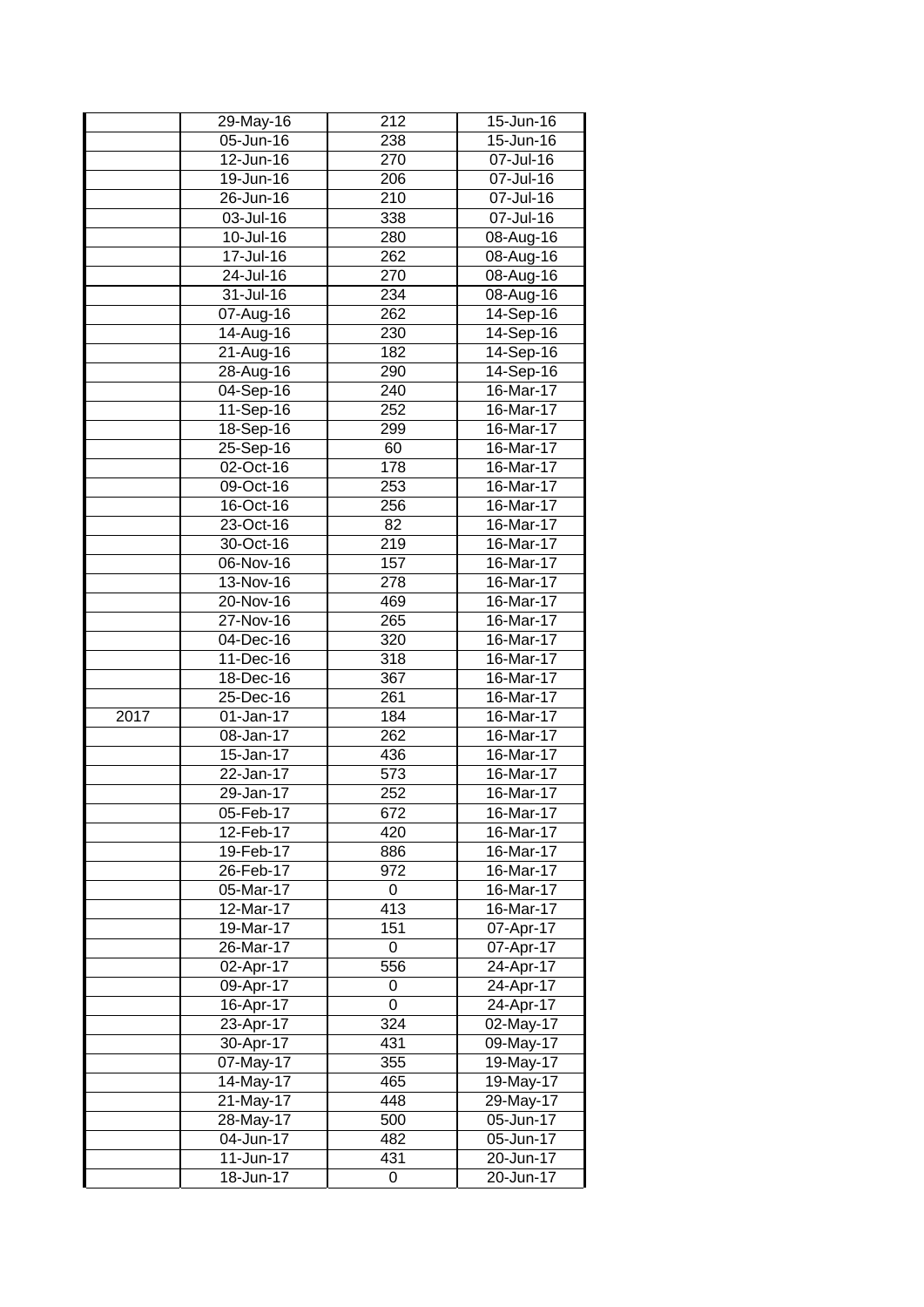|      | 25-Jun-17              | 0                | 24-Jul-17              |
|------|------------------------|------------------|------------------------|
|      | 02-Jul-17              | 0                | 24-Jul-17              |
|      | 09-Jul-17              | 0                | 24-Jul-17              |
|      | 16-Jul-17              | 0                | 24-Jul-17              |
|      | 23-Jul-17              | 0                | 14-Aug-17              |
|      | 30-Jul-17              | $\mathbf 0$      | 14-Aug-17              |
|      | 06-Aug-17              | 406              | 14-Aug-17              |
|      | 13-Aug-17              | 329              | 22-Aug-17              |
|      | 20-Aug-17              | 140              | $22$ -Aug-17           |
|      | 27-Aug-17              | $\mathbf 0$      | 29-Aug-17              |
|      | 03-Sep-17              | 0                | 05-Sep-17              |
|      | 10-Sep-17              | $\overline{0}$   | 11-Sep-17              |
|      | 17-Sep-17              | 298              | $25-$ Sep-17           |
|      | 24-Sep-17              | 204              | 25-Sep-17              |
|      | 01-Oct-17              | 274              | 03-Oct-17              |
|      | 08-Oct-17              | 174              | 09-Oct-17              |
|      | 15-Oct-17              | 516              | 23-Oct-17              |
|      | 22-Oct-17              | $\boldsymbol{0}$ | 31-Oct-17              |
|      | 29-Oct-17              | 469              | 13-Nov-17              |
|      | 05-Nov-17              | 387              | 13-Nov-17              |
|      | 12-Nov-17              | 378              | 20-Nov-17              |
|      | 19-Nov-17              | 378              | 05-Dec-17              |
|      | 26-Nov-17              | 422              | 05-Dec-17              |
|      | 03-Dec-17              | 219              | 11-Dec-17              |
|      | 10-Dec-17              | 437              | 18-Dec-17              |
|      | 17-Dec-17              | 629              | 02-Jan-18              |
|      | 24-Dec-17              | 417              | 02-Jan-18              |
|      | 31-Dec-17              | 329              | 08-Jan-18              |
|      |                        |                  |                        |
|      |                        |                  |                        |
| 2018 | 07-Jan-18              | 491<br>609       | 15-Jan-18<br>22-Jan-18 |
|      | 14-Jan-18              |                  |                        |
|      | 21-Jan-18<br>28-Jan-18 | 600<br>471       | 12-Feb-18<br>12-Feb-18 |
|      | 04-Feb-18              | 228              | 12-Feb-18              |
|      | 11-Feb-18              | 180              | 19-Feb-18              |
|      | 18-Feb-18              | 0                | 26-Feb-18              |
|      | 25-Feb-18              | 214              | 19-Mar-18              |
|      | 04-Mar-18              | 220              | 19-Mar-18              |
|      | 11-Mar-18              | 99               | 23-Apr-18              |
|      | 18-Mar-18              | 0                | 23-Apr-18              |
|      | 25-Mar-18              | 0                | 23-Apr-18              |
|      | 01-Apr-18              | $\mathbf 0$      | 23-Apr-18              |
|      | 08-Apr-18              | $\mathbf 0$      | 23-Apr-18              |
|      | 15-Apr-18              | 255              | 23-Apr-18              |
|      | 22-Apr-18              | 0                | 30-Apr-18              |
|      |                        | 296              | 07-May-18              |
|      | 29-Apr-18<br>06-May-18 | 0                | 16-May-18              |
|      | 13-May-18              | $\mathbf 0$      | 21-May-18              |
|      | 20-May-18              | 0                | 28-May-18              |
|      | 27-May-18              | 0                | 12-Jun-18              |
|      | 03-Jun-18              | 0                | 18-Jun-18              |
|      | 10-Jun-18              | 0                | 02-Jul-18              |
|      | 17-Jun-18              | 0                | 02-Jul-18              |
|      | 24-Jun-18              | $\mathbf 0$      | 02-Jul-18              |
|      | 01-Jul-18              | 238              | 17-Jul-18              |
|      | 08-Jul-18              | 0                | 17-Jul-18              |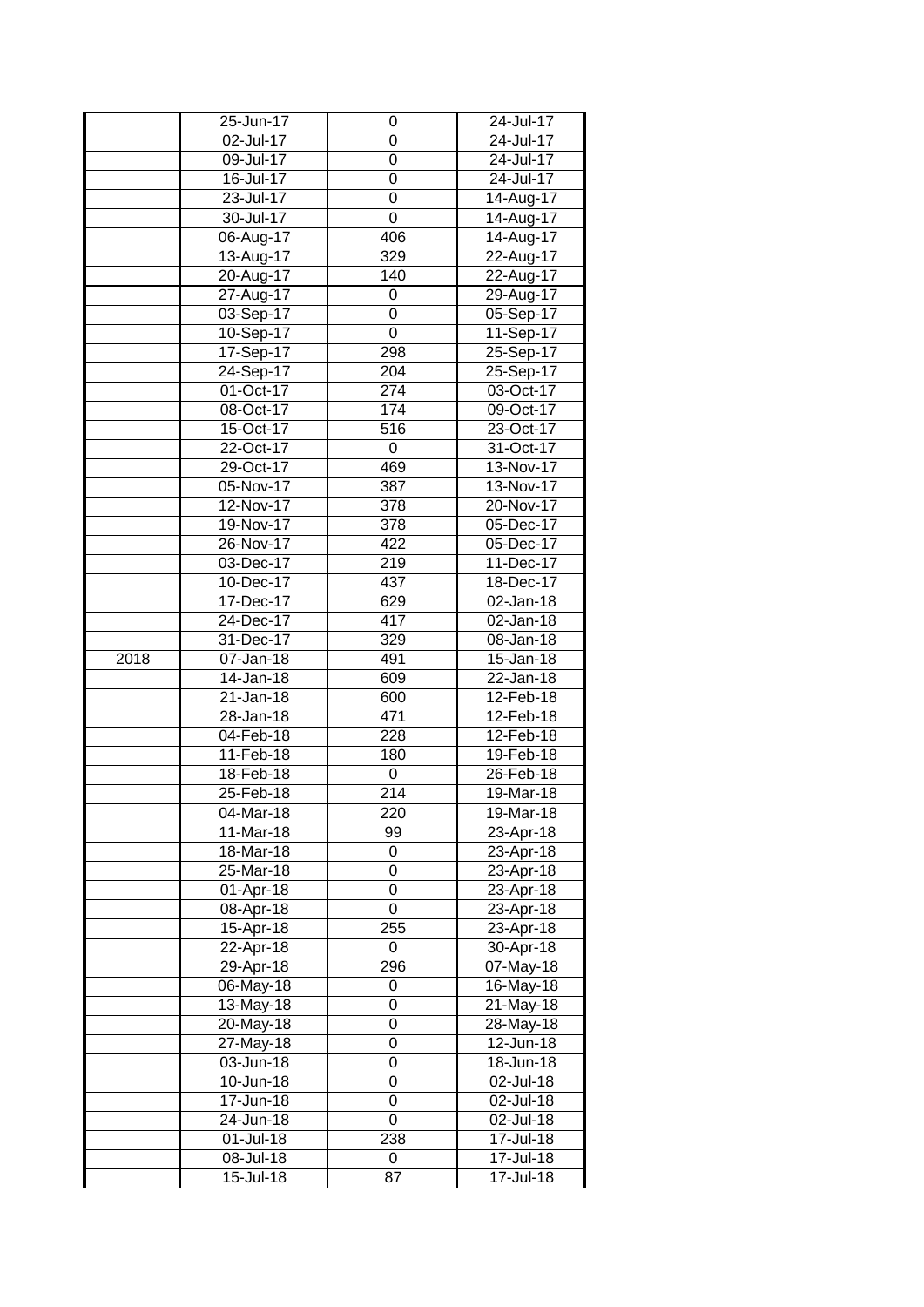|      | 22-Jul-18               | 0                | 31-Jul-18               |
|------|-------------------------|------------------|-------------------------|
|      | 29-Jul-18               | 88               | 08-Aug-18               |
|      | 05-Aug-18               | 0                | $\overline{1}$ 4-Aug-18 |
|      | 12-Aug-18               | 0                | 29-Aug-18               |
|      | 19-Aug-18               | $\mathbf 0$      | 29-Aug-18               |
|      | 26-Aug-18               | 0                | $\overline{0}$ 4-Sep-18 |
|      | 02-Sep-18               | $\mathbf 0$      | 10-Sep-18               |
|      | $\overline{0}9$ -Sep-18 | 0                | $17-Sep-18$             |
|      | 16-Sep-18               | $\mathbf 0$      | 04-Oct-18               |
|      | 23-Sep-18               | $\mathbf 0$      | 04-Oct-18               |
|      | 30-Sep-18               | $\mathbf 0$      | 04-Oct-18               |
|      | 07-Oct-18               | 0                | 17-Oct-18               |
|      | 14-Oct-18               | $\mathbf 0$      | 22-Oct-18               |
|      | 21-Oct-18               | 0                | 12-Nov-18               |
|      | 28-Oct-18               | $\mathbf 0$      | $\overline{12}$ -Nov-18 |
|      | 04-Nov-18               | 0                | 12-Nov-18               |
|      | 11-Nov-18               | $\boldsymbol{0}$ | 26-Nov-18               |
|      | 18-Nov-18               | 0                | 13-Dec-18               |
|      | 25-Nov-18               | 0                | 13-Dec-18               |
|      | 02-Dec-18               | 0                | 13-Dec-18               |
|      | 09-Dec-18               | $\mathbf 0$      | 13-Dec-18               |
|      | 16-Dec-18               | 0                | 07-Jan-19               |
|      | 23-Dec-18               | 0                | 07-Jan-19               |
|      | 30-Dec-18               | 0                | 07-Jan-19               |
| 2019 | 06-Jan-19               | $\mathbf 0$      | 18-Feb-19               |
|      | 13-Jan-19               | $\mathbf 0$      | 18-Feb-19               |
|      | 20-Jan-19               | $\mathbf 0$      | 18-Feb-19               |
|      | 27-Jan-19               | $\mathbf 0$      | 18-Feb-19               |
|      | 03-Feb-19               | 0                | 18-Feb-19               |
|      | 10-Feb-19               | 0                | 18-Feb-19               |
|      | 17-Feb-19               | 0                | 04-Mar-19               |
|      | 24-Feb-19               | 0                | 04-Mar-19               |
|      | 03-Mar-19               | 0                | 22-Mar-19               |
|      | 10-Mar-19               | 0                | 22-Mar-19               |
|      | 17-Mar-19               | 0                | 22-Mar-19               |
|      | 24-Mar-19               | 0                | 29-Apr-19               |
|      | 31-Mar-19               | 0                | 29-Apr-19               |
|      | 07-Apr-19               | 0                | 29-Apr-19               |
|      | 14-Apr-19               | 0                | 29-Apr-19               |
|      | 21-Apr-19               | 0                | 29-Apr-19               |
|      | 28-Apr-19               | 0                | 06-May-19               |
|      | 05-May-19               | $\mathbf 0$      | 20-May-19               |
|      | 12-May-19               | $\mathbf 0$      | 20-May-19               |
|      | 19-May-19               | $\mathbf 0$      | 03-Jul-19               |
|      | 26-May-19               | 0                | 03-Jul-19               |
|      | 02-Jun-19               | $\mathbf 0$      | 03-Jul-19               |
|      | 09-Jun-19               | 0                | 03-Jul-19               |
|      | 16-Jun-19               | 0                | 03-Jul-19               |
|      | 23-Jun-19               | 0                | 03-Jul-19               |
|      | 30-Jun-19               | 0                | 03-Jul-19               |
|      | 07-Jul-19               | 0                | 22-Jul-19               |
|      | 14-Jul-19               | 0                | 22-Jul-19               |
|      | 21-Jul-19               | 0                | 22-Jul-19               |
|      | 28-Jul-19               | 0                | 05-Aug-19               |
|      | 04-Aug-19               | 0                | 02-Sep-19               |
|      | 11-Aug-19               | 0                | $\overline{02}$ -Sep-19 |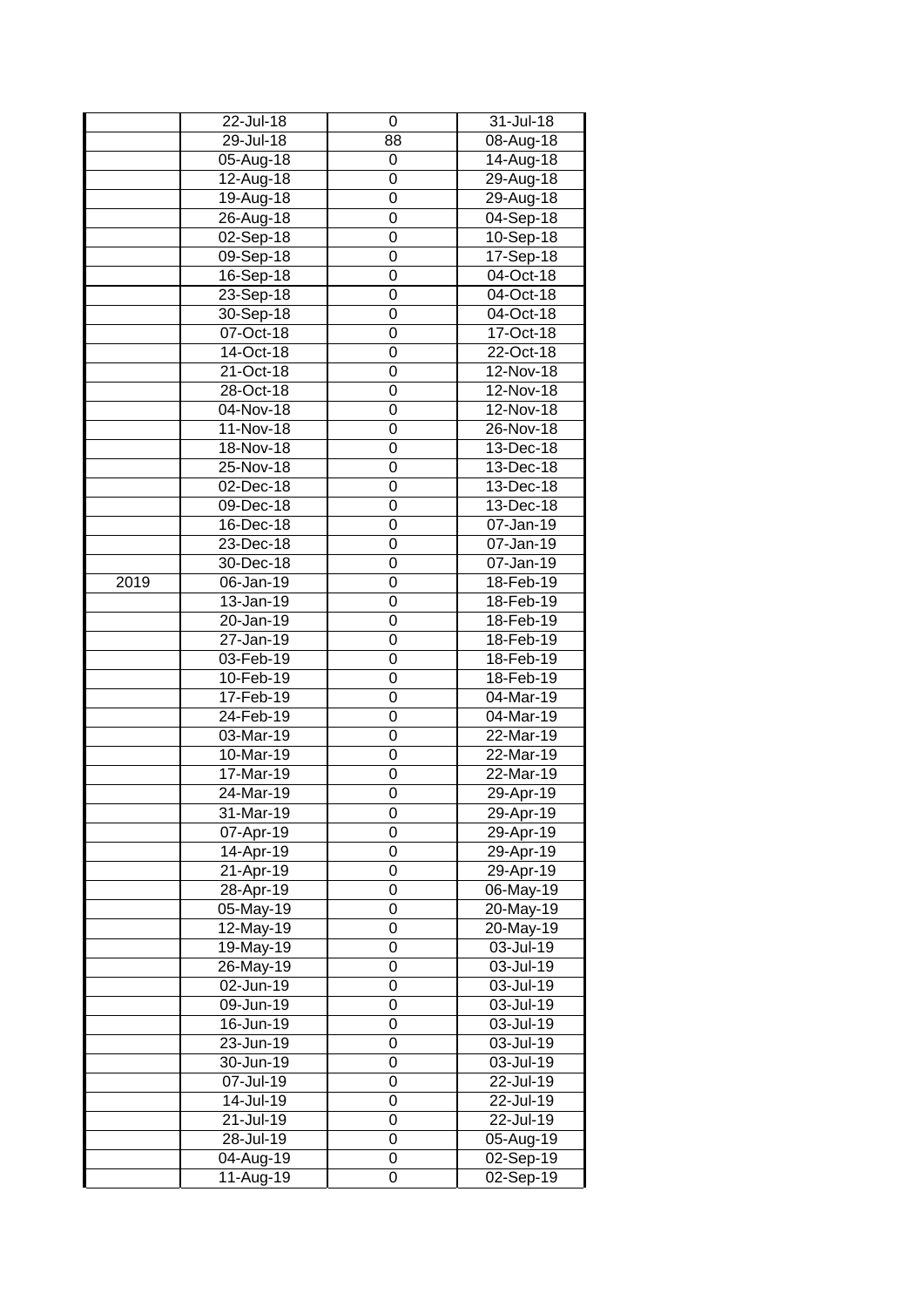|      | 18-Aug-19               | 0           | 02-Sep-19               |
|------|-------------------------|-------------|-------------------------|
|      | 25-Aug-19               | 0           | $\overline{0}$ 2-Sep-19 |
|      | 01-Sep-19               | 0           | 25-Sep-19               |
|      | 08-Sep-19               | $\mathbf 0$ | 25-Sep-19               |
|      | 15-Sep-19               | 0           | 25-Sep-19               |
|      | 22-Sep-19               | $\mathbf 0$ | 25-Sep-19               |
|      | 29-Sep-19               | 0           | 22-Oct-19               |
|      | 06-Oct-19               | $\mathbf 0$ | 22-Oct-19               |
|      | 13-Oct-19               | 0           | 22-Oct-19               |
|      | 20-Oct-19               | $\mathbf 0$ | 22-Oct-19               |
|      | 27-Oct-19               | 0           | 27-Nov-19               |
|      | 03-Nov-19               | $\mathbf 0$ | 27-Nov-19               |
|      | 10-Nov-19               | 0           | 27-Nov-19               |
|      | $17-Nov-19$             | $\mathbf 0$ | 27-Nov-19               |
|      | 24-Nov-19               | 0           | 11-Feb-20               |
|      | 01-Dec-19               | $\mathbf 0$ | 11-Feb-20               |
|      | 08-Dec-19               | 0           | 11-Feb-20               |
|      | 15-Dec-19               | $\mathbf 0$ | 11-Feb-20               |
|      | 22-Dec-19               | 0           | 11-Feb-20               |
|      | 29-Dec-19               | 0           | 11-Feb-20               |
| 2020 | 05-Jan-20               | $\mathbf 0$ | 11-Feb-20               |
|      | 12-Jan-20               | 0           | 11-Feb-20               |
|      | 19-Jan-20               | 0           | 11-Feb-20               |
|      | 26-Jan-20               | 0           | 11-Feb-20               |
|      | 02-Feb-20               | 0           | 11-Feb-20               |
|      | 09-Feb-20               | $\mathbf 0$ | 06-Jul-20               |
|      | 16-Feb-20               | $\mathbf 0$ | 06-Jul-20               |
|      | 23-Feb-20               | 0           | 06-Jul-20               |
|      | 01-Mar-20               | 0           | 06-Jul-20               |
|      | 08-Mar-20               | 0           | 06-Jul-20               |
|      | 15-Mar-20               | 0           | 06-Jul-20               |
|      | 22-Mar-20               | 0           | 06-Jul-20               |
|      | 29-Mar-20               | $\mathbf 0$ | 06-Jul-20               |
|      | 05-Apr-20               | 0           | 06-Jul-20               |
|      | $12-Apr-20$             | 0           | 06-Jul-20               |
|      | 19-Apr-20               | 0           | 06-Jul-20               |
|      | 26-Apr-20               | 0           | 06-Jul-20               |
|      | 03-May-20               | 0           | 06-Jul-20               |
|      | 10-May-20               | 0           | 06-Jul-20               |
|      | 17-May-20               | 0           | 06-Jul-20               |
|      | 24-May-20               | 0           | 06-Jul-20               |
|      | 31-May-20               | 0           | 06-Jul-20               |
|      | 07-Jun-20               | $\mathbf 0$ | 06-Jul-20               |
|      | 14-Jun-20               | 0           | 06-Jul-20               |
|      | 21-Jun-20               | 0           | 06-Jul-20               |
|      | 28-Jun-20               | 0           | 06-Jul-20               |
|      | 05-Jul-20               | $\mathbf 0$ | 11-Aug-20               |
|      | 12-Jul-20               | 0           | 11-Aug-20               |
|      | 19-Jul-20               | 0           | $\overline{1}$ 1-Aug-20 |
|      | $\overline{2}6$ -Jul-20 | 0           | $11-Aug-20$             |
|      | 02-Aug-20               | 0           | 11-Aug-20               |
|      | 09-Aug-20               | 0           | 11-Aug-20               |
|      | 16-Aug-20               | 0           | $\overline{0}$ 1-Sep-20 |
|      | 23-Aug-20               | 0           | 01-Sep-20               |
|      | 30-Aug-20               | 0           | 01-Sep-20               |
|      | 06-Sep-20               | 0           | 25-Nov-20               |
|      |                         |             |                         |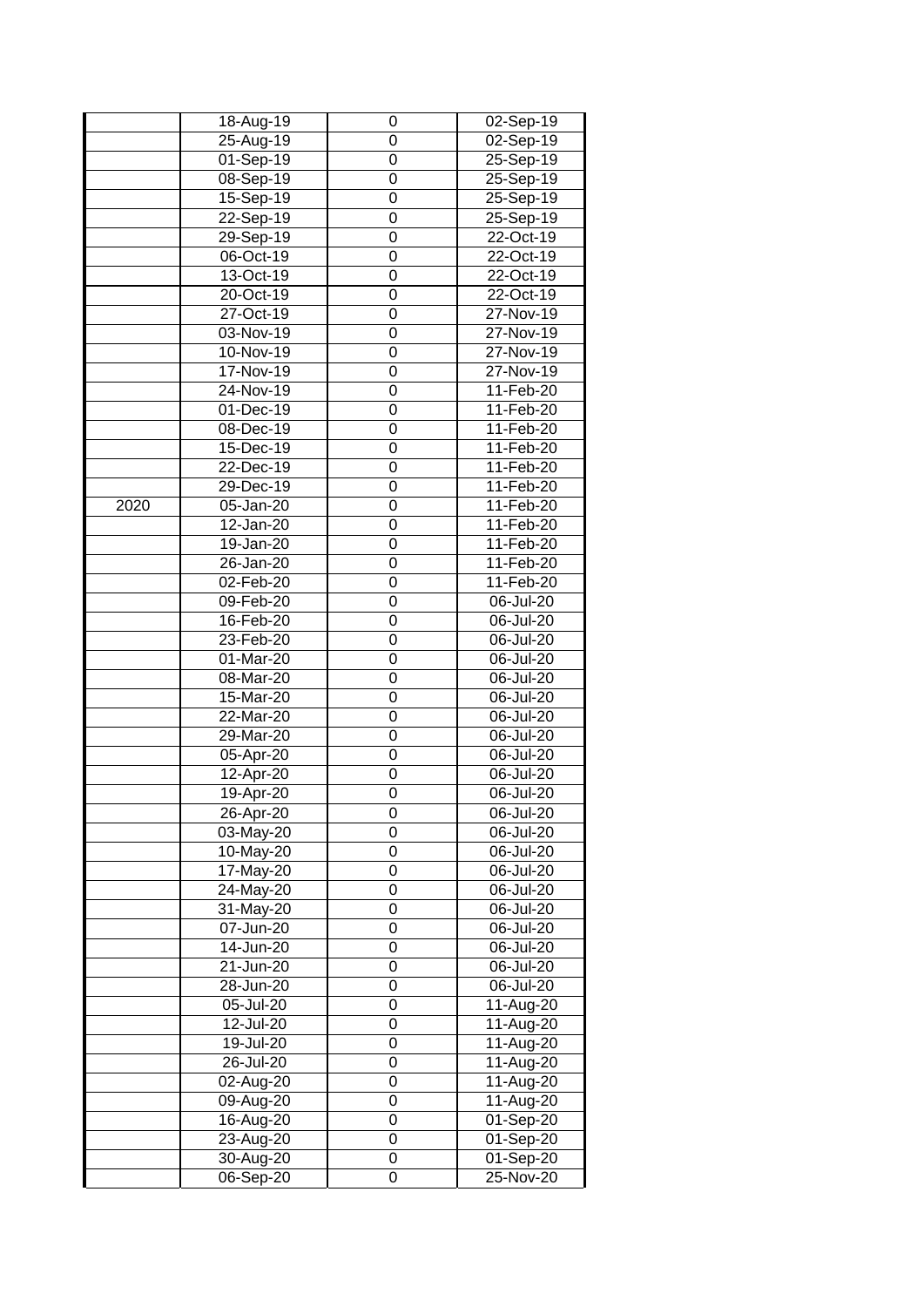|      | 13-Sep-20     | 0                | 25-Nov-20               |
|------|---------------|------------------|-------------------------|
|      | $20-Sep-20$   | 0                | $25-Nov-20$             |
|      | 27-Sep-20     | 0                | 25-Nov-20               |
|      | 04-Oct-20     | 0                | 25-Nov-20               |
|      | 11-Oct-20     | 0                | 25-Nov-20               |
|      | 18-Oct-20     | 0                | 25-Nov-20               |
|      | 25-Oct-20     | 0                | 25-Nov-20               |
|      | 01-Nov-20     | $\mathbf 0$      | 25-Nov-20               |
|      | 08-Nov-20     | 0                | 25-Nov-20               |
|      | 15-Nov-20     | $\mathbf 0$      | 25-Nov-20               |
|      | 22-Nov-20     | 0                | 16-Dec-20               |
|      | 29-Nov-20     | $\mathbf 0$      | 16-Dec-20               |
|      | 06-Dec-20     | 0                | 16-Dec-20               |
|      | 13-Dec-20     | $\mathbf 0$      | 16-Dec-20               |
|      | 20-Dec-20     | 0                | 10-May-21               |
|      | 27-Dec-20     | $\mathbf 0$      | $10-May-21$             |
| 2021 | 03-Jan-21     | 0                | 10-May-21               |
|      | $10 - Jan-21$ | $\boldsymbol{0}$ | 10-May-21               |
|      | 17-Jan-21     | 0                | $10-May-21$             |
|      | 24-Jan-21     | 0                | 10-May-21               |
|      | 31-Jan-21     | $\mathbf 0$      | $10-May-21$             |
|      | 07-Feb-21     | 0                | $10-May-21$             |
|      | 14-Feb-21     | 0                | 10-May-21               |
|      | 21-Feb-21     | 0                | 10-May-21               |
|      | 28-Feb-21     | 0                | 10-May-21               |
|      | 07-Mar-21     | $\mathbf 0$      | 10-May-21               |
|      | 14-Mar-21     | $\mathbf 0$      | 10-May-21               |
|      | 21-Mar-21     | 0                | 10-May-21               |
|      | 28-Mar-21     | 0                | 10-May-21               |
|      | 04-Apr-21     | 0                | $10-May-21$             |
|      | 11-Apr-21     | 0                | 10-May-21               |
|      | 18-Apr-21     | 0                | $10-May-21$             |
|      | 25-Apr-21     | 0                | $10-May-21$             |
|      | $02$ -May-21  | 0                | 25-Jun-21               |
|      | 09-May-21     | 0                | $25 - Jun-21$           |
|      | 16-May-21     | 0                | 25-Jun-21               |
|      | 23-May-21     |                  | 25-Jun-21               |
|      | 30-May-21     | 0<br>0           | 25-Jun-21               |
|      |               | 0                |                         |
|      | 06-Jun-21     |                  | 25-Jun-21               |
|      | 13-Jun-21     | 0<br>0           | 25-Jun-21               |
|      | 20-Jun-21     |                  | 25-Jun-21               |
|      | 27-Jun-21     | 0                | 16-Aug-21               |
|      | 04-Jul-21     | $\mathbf 0$      | 16-Aug-21               |
|      | 11-Jul-21     | 0                | 16-Aug-21               |
|      | 18-Jul-21     | 0                | 16-Aug-21               |
|      | 25-Jul-21     | 0                | 16-Aug-21               |
|      | 01-Aug-21     | $\mathbf 0$      | $\overline{1}6$ -Aug-21 |
|      | 08-Aug-21     | 0                | 16-Aug-21               |
|      | 15-Aug-21     | 0                | 24-Aug-21               |
|      | 22-Aug-21     | 0                | 24-Aug-21               |
|      | 29-Aug-21     | 0                | $30-$ Sep-21            |
|      | $05 - Sep-21$ | 0                | 30-Sep-21               |
|      | 12-Sep-21     | 0                | 30-Sep-21               |
|      | 19-Sep-21     | 0                | 30-Sep-21               |
|      | $26-$ Sep-21  | 0                | 30-Sep-21               |
|      | 03-Oct-21     | 0                | 16-Nov-21               |